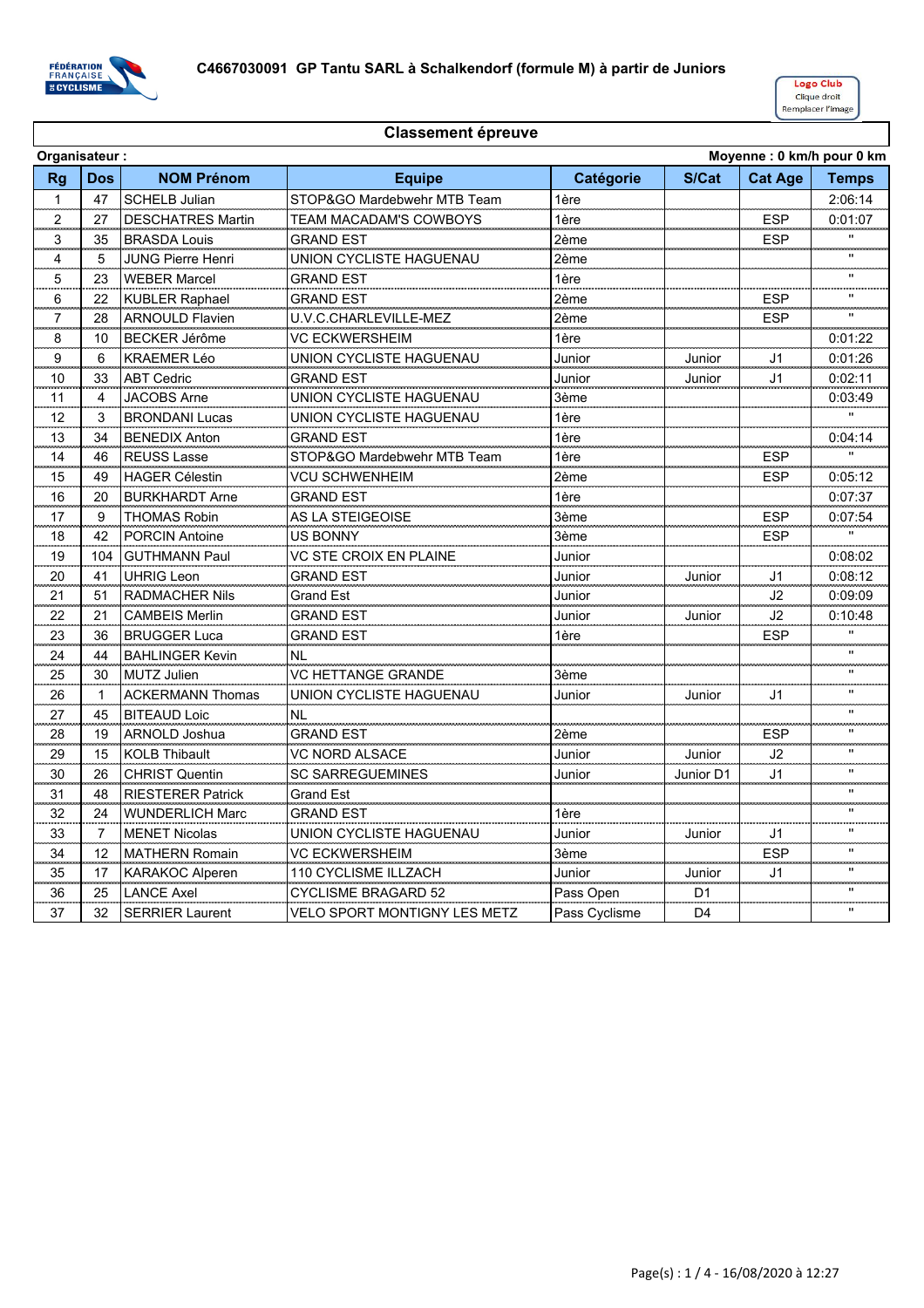

|                         | Moyenne: 0 km/h pour 0 km<br>Organisateur: |                              |                               |               |                |                |                    |  |
|-------------------------|--------------------------------------------|------------------------------|-------------------------------|---------------|----------------|----------------|--------------------|--|
| <b>Rg</b>               | <b>Dos</b>                                 | <b>NOM Prénom</b>            | <b>Equipe</b>                 | Catégorie     | S/Cat          | <b>Cat Age</b> | <b>Temps</b>       |  |
| 1                       | 111                                        | <b>MARKL Max</b>             | <b>GRAND EST</b>              | Cadet         |                | C <sub>2</sub> | 1:21:22            |  |
| $\overline{2}$          | 97                                         | <b>WUENSTEL Fabian</b>       | RSV Rheinzabern               | Cadet         |                | C <sub>2</sub> | $\mathbf{u}$       |  |
| $\overline{\mathbf{3}}$ | 71                                         | <b>KOEHLER Philippe</b>      | LA PEDALE D'ALSACE            | Pass Cyclisme | D <sub>1</sub> |                |                    |  |
| $\overline{4}$          | 106                                        | STIRMANN Léo                 | VC STE CROIX EN PLAINE        | Cadet         |                | C <sub>2</sub> | an an              |  |
| 5                       | 112                                        | SCHWITZGEBEL Lauric Immanuel | <b>RV Felsenland</b>          | Cadet         |                | C <sub>2</sub> |                    |  |
| 6                       | 89                                         | <b>THOMAS Michaël</b>        | VC NORD ALSACE                | Pass Cyclisme | D <sub>1</sub> |                | $\mathbf{u}$       |  |
| $\overline{7}$          | 96                                         | <b>BONASSO Franck</b>        | <b>CSC YUTZ</b>               | Pass Open     | D <sub>1</sub> |                | 0:00:48            |  |
| 8                       | 87                                         | <b>SCHALL Pierrick</b>       | VC NORD ALSACE                | Pass Cyclisme | D <sub>1</sub> |                | 0:01:22            |  |
| 9                       | 103                                        | <b>PICARD Thomas</b>         | VC HETTANGE GRANDE            | Junior        | Junior D2      | J1             |                    |  |
| 10                      | 86                                         | <b>WALTHER Richard</b>       | <b>VC ECKWERSHEIM</b>         | Cadet         |                | C <sub>2</sub> | $\mathbf{u}$       |  |
| 11                      | 61                                         | <b>GRASS Julien</b>          | UNION CYCLISTE HAGUENAU       | Cadet         |                | C <sub>1</sub> | 0:01:33            |  |
| 12                      | 137                                        | <b>DIETRICH Jacqueline</b>   | Grand Est                     | Dame          |                |                |                    |  |
| 13                      | 64                                         | <b>BERNHARD Stéphane</b>     | <b>AC ERSTEIN</b>             | Pass Cyclisme | D <sub>1</sub> |                | 0:01:56            |  |
| 14                      | 78                                         | <b>CUSSINET Philippe</b>     | <b>VC ECKWERSHEIM</b>         | Pass Cyclisme | D <sub>3</sub> |                | 0:02:27            |  |
| 15                      | 108                                        | <b>BRENDER Franck</b>        | <b>VC WITTENHEIM</b>          | Pass Cyclisme | D <sub>3</sub> |                | 0:02:49            |  |
| 16                      | 73                                         | GUTIERREZ Alexandre          | <b>TEAM OBERNAI CYCLISME</b>  | Pass Cyclisme | D2             |                | 0:03:01            |  |
| $\frac{17}{2}$          | 68                                         | <b>VETTER Pascal</b>         | <b>AC SAVERNOISE</b>          | Pass Cyclisme | D <sub>1</sub> |                | anana.             |  |
| 18                      | 74                                         | <b>GARDY Julien</b>          | UC 1920 VENDENHEIM            | Cadet         |                | C <sub>2</sub> |                    |  |
| 19                      | 82                                         | <b>PLET Manon</b>            | <b>VC ECKWERSHEIM</b>         | 3ème          |                | <b>ESP</b>     | 0:03:15            |  |
| 20                      | 65                                         | <b>HUCK Emmanuel</b>         | <b>AC ERSTEIN</b>             | Pass Cyclisme | D <sub>2</sub> |                |                    |  |
| 21                      | 90                                         | <b>WEISS Olivier</b>         | VC NORD ALSACE                | Pass Cyclisme | D <sub>2</sub> |                | $\mathbf{u}$       |  |
| 22                      | 63                                         | <b>KREBS Laurent</b>         | UNION CYCLISTE HAGUENAU       | Pass Cyclisme | D <sub>3</sub> |                | 0:04:00            |  |
| 23                      | 141                                        | <b>SUSS Lucas</b>            | VC Eckwersheim                | Pass Cyclisme | D <sub>1</sub> | <b>ESP</b>     | 0:04:58            |  |
| 24                      | 92                                         | <b>HARTMANN Nils</b>         | <b>110 CYCLISME ILLZACH</b>   | Cadet         |                | C <sub>2</sub> | 0:05:42            |  |
| 25                      | 75                                         | <b>LAUER Alexandre</b>       | UC 1920 VENDENHEIM            | Cadet         |                | C <sub>1</sub> | 0:05:56            |  |
| 26                      | 80                                         | <b>HOELLINGER Aurélien</b>   | <b>VC ECKWERSHEIM</b>         | Cadet         |                | C <sub>1</sub> |                    |  |
| 27                      | 84                                         | <b>VALERIO Cyril</b>         | <b>VC ECKWERSHEIM</b>         | Pass Cyclisme | D <sub>3</sub> |                | 0:06:09            |  |
| 28                      | 105                                        | <b>RUHLMANN Pascal</b>       | <b>VC STE CROIX EN PLAINE</b> | Pass Cyclisme | D <sub>1</sub> |                | 0:06:18            |  |
| 29                      | 113                                        | <b>LUX David</b>             | <b>WINGEN</b>                 | <b>NL</b>     |                |                | 0:06:34            |  |
| 30                      | 93                                         | <b>NACHBAUR Antoine</b>      | <b>AC THANN</b>               | Cadet         |                | C <sub>1</sub> | $\mathbf{u}$       |  |
| 31                      | 100                                        | <b>WANNER Simon</b>          | <b>SC SARREGUEMINES</b>       | Pass Cyclisme | D <sub>3</sub> |                | 0:07:16            |  |
| 32                      | 66                                         | <b>KINTZ Jean Francois</b>   | <b>AC ERSTEIN</b>             | Pass Cyclisme | D <sub>3</sub> |                |                    |  |
| 33                      | 72                                         | <b>WEBER François</b>        | PEDALE RHENANE REICHSTETT     | Pass Cyclisme | D <sub>4</sub> |                |                    |  |
| 34                      | 62                                         | <b>KAYSER Fabien</b>         | UNION CYCLISTE HAGUENAU       | Pass Cyclisme | D <sub>4</sub> |                | 0:08:52            |  |
| 35                      | 118                                        | <b>ZENKER Uwe</b>            | RSC ZWEIBRUCKEN 88            | Master        |                |                | 0:09:06            |  |
| 36                      | 94                                         | <b>VAN HAAREN Franck</b>     | <b>CC SARREBOURGEOIS</b>      | Pass Cyclisme | D4             |                | 0:09:42            |  |
| 37                      | 109                                        | <b>BRENDER Théo</b>          | VC WITTENHEIM                 | Cadet         |                | C <sub>2</sub> |                    |  |
| 38                      | 99                                         | <b>SUCK Daniel</b>           | <b>SC SARREGUEMINES</b>       | Pass Cyclisme | D3             |                |                    |  |
| 39                      | 76                                         | <b>LAUER Olivier</b>         | UC 1920 VENDENHEIM            | Pass Cyclisme | D <sub>3</sub> |                |                    |  |
| 40                      | 88                                         | <b>THOMAS Jean Philippe</b>  | VC NORD ALSACE                | Pass Cyclisme | D <sub>1</sub> |                |                    |  |
| 41                      | 115                                        | <b>TRYOEN Camille</b>        | PEDALE RHENANE REICHSTETT     | Dame          |                | <b>ESP</b>     |                    |  |
| 42                      | 83                                         | <b>SPEHNER Tony</b>          | VC ECKWERSHEIM                | Cadet         |                | C1             |                    |  |
| 43                      | 117                                        | <b>BOCHINGER Jean Marc</b>   | AC Savernoise                 | Pass Cyclisme | D4             |                |                    |  |
| 44                      | 102                                        | <b>KRIEGER Camille</b>       | U.V.C.A TROYES                | Cadet         |                | C <sub>1</sub> |                    |  |
| 45                      | 116                                        | LITZELMANN Franck            | NL.                           | Débutant      |                |                |                    |  |
| 46                      | 114                                        | <b>BAUER Adrien</b>          |                               | NL.           |                |                | $\pmb{\mathsf{u}}$ |  |
| 47                      | 95                                         | <b>WALTER Emma</b>           | <b>CC SARREBOURGEOIS</b>      | Cadet         |                | C <sub>2</sub> |                    |  |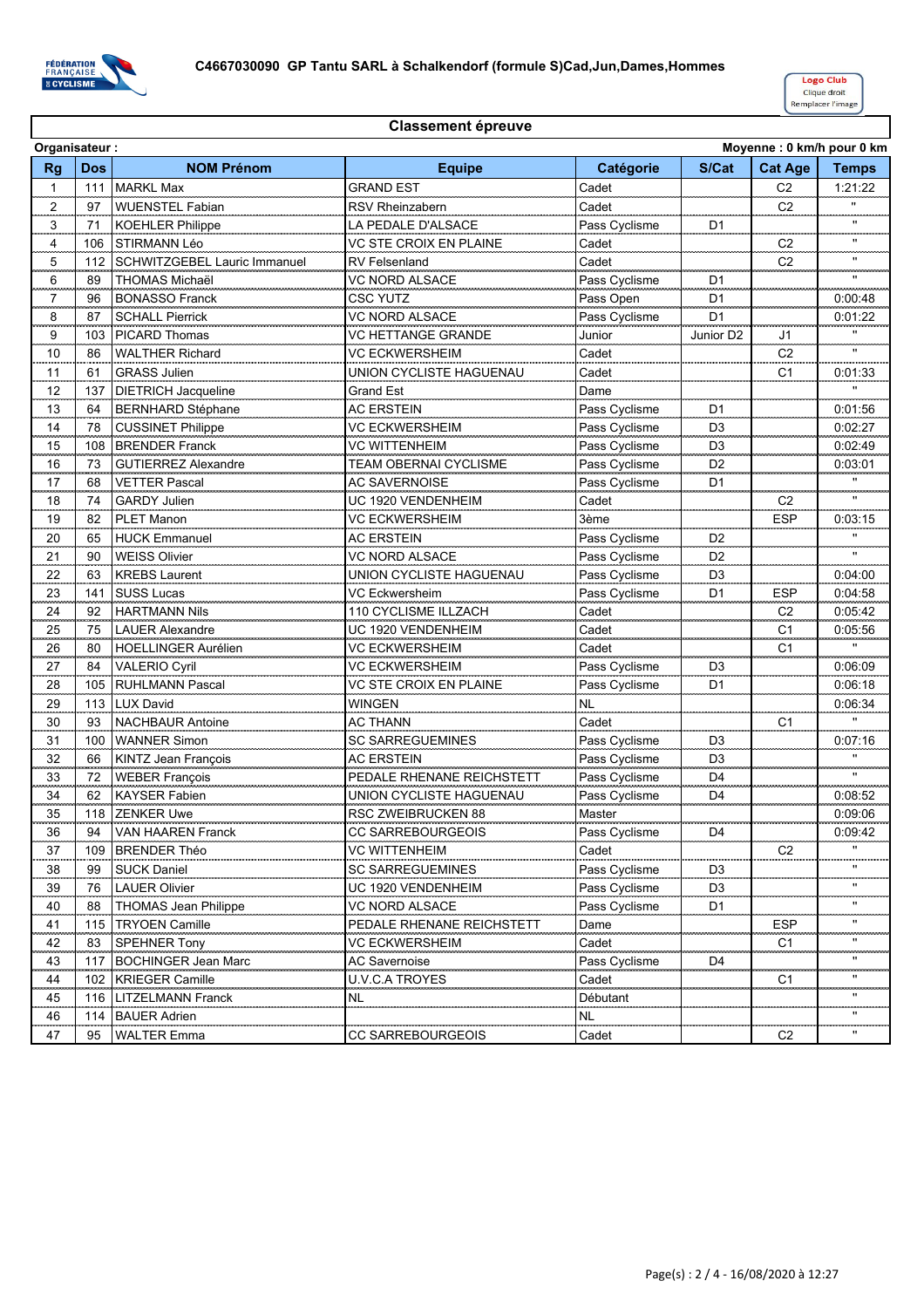

|              | Moyenne: 0 km/h pour 0 km<br>Organisateur: |                           |                                   |               |                |                |              |
|--------------|--------------------------------------------|---------------------------|-----------------------------------|---------------|----------------|----------------|--------------|
| <b>Rg</b>    | <b>Dos</b>                                 | <b>NOM Prénom</b>         | <b>Equipe</b>                     | Catégorie     | S/Cat          | <b>Cat Age</b> | <b>Temps</b> |
| $\mathbf{1}$ | 124                                        | <b>KAYSER Aurélien</b>    | UNION CYCLISTE HAGUENAU           | Minime        |                | M <sub>2</sub> | 0:41:19      |
| 2            | 142                                        | VALERIO Diégo             | VC ECKWERSHEIM                    | Minime        |                | M <sub>2</sub> | 0:01:14      |
| 3            | 135                                        | <b>KUHN Sébastien</b>     | <b>SCHWEIGHOUSE SPRINTER CLUB</b> | Pass Cyclisme | D <sub>3</sub> |                | 0:02:14      |
| 4            | 140                                        | <b>SCHWARTZ Simon</b>     | <b>VC ECKWERSHEIM</b>             | Minime        |                | M <sub>1</sub> | 0:02:25      |
| 5            | 133                                        | <b>HUCK André</b>         | SCHWEIGHOUSE SPRINTER CLUB        | Pass Cyclisme | D <sub>3</sub> |                | $\mathbf{H}$ |
| 6            | 146                                        | MONBEL Jérôme             | <b>VC HETTANGE GRANDE</b>         | Pass Cyclisme | D <sub>3</sub> |                | .,           |
| 7            | 145                                        | <b>ARNOULD Maxence</b>    | U.V.C.CHARLEVILLE-MEZ             | Minime        |                | M2             | 0:02:40      |
| 8            | 136                                        | MOUTOUEIG Stéphane        | SCHWEIGHOUSE SPRINTER CLUB        | Pass Cyclisme | D <sub>3</sub> |                |              |
| 9            | 128                                        | <b>BRESCH Christian</b>   | <b>AC SAVERNOISE</b>              | Pass Cyclisme | D <sub>3</sub> |                | 0:02:46      |
| 10           | 154                                        | <b>BRAUTIGAM Messane</b>  | <b>RSV Rheinzabern</b>            | Minime        |                | M <sub>2</sub> | 0:03:52      |
| 11           | 131                                        | <b>VOLLMER Olivier</b>    | L'ETOILE CYCLISTE DE L'EST        | Pass Cyclisme | D <sub>3</sub> |                |              |
| 12           | 129                                        | DOUTE Gaspard             | AS LA STEIGEOISE                  | Minime        |                | M <sub>1</sub> | 0:04:05      |
| 13           | 138                                        | <b>SCHLOSSER Mathéo</b>   | UC 1920 VENDENHEIM                | Minime        |                | M <sub>2</sub> | 0:04:19      |
| 14           | 130                                        | <b>DOUTE Guillaume</b>    | <b>AS LA STEIGEOISE</b>           | Pass Cyclisme | D <sub>3</sub> |                | 0:04:38      |
| 15           | 132                                        | <b>BLASKO Samuel</b>      | LA PEDALE D'ALSACE                | Minime        |                | M <sub>2</sub> | 0:04:46      |
| 16           | 137                                        | <b>RIOLET Matthieu</b>    | SCHWEIGHOUSE SPRINTER CLUB        | Pass Cyclisme | D <sub>3</sub> |                | 0:04:50      |
| 17           | 125                                        | <b>KIFFER Ghislain</b>    | UNION CYCLISTE HAGUENAU           | Pass Cyclisme | D <sub>2</sub> |                | 0:06:22      |
| 18           | 134                                        | <b>KIRSCH Fabrice</b>     | SCHWEIGHOUSE SPRINTER CLUB        | Pass Cyclisme | D <sub>3</sub> |                | 0:06:31      |
| 19           | 151                                        | <b>BREITSCH Tom</b>       | <b>GRAND EST</b>                  | Minime        |                | M <sub>2</sub> | 0:06:40      |
| 20           | 126                                        | <b>KIFFER Mathias</b>     | UNION CYCLISTE HAGUENAU           | Minime        |                | M1             | 0:08:06      |
| 21           | 156                                        | <b>HUETTL Etienne</b>     | <b>RSV Rheinzabern</b>            | Minime        |                | M1             | 0:08:11      |
| 22           | 143                                        | <b>PINK Pascal</b>        | CC SARREBOURGEOIS                 | Pass Cyclisme | D3             |                | 0:08:17      |
| 23           | 155                                        | <b>LUX J-Pierre</b>       | <b>NL</b>                         | Débutant      |                |                | 0:08:33      |
| 24           | 144                                        | SYLLEBRANQUE Hervé        | <b>LBC FAMECK</b>                 | Pass Cyclisme | D <sub>4</sub> |                | 0:08:51      |
| 25           | 152                                        | <b>CLEMENT Louis</b>      | NL                                | Cadet         |                | C <sub>1</sub> | 0:09:33      |
| 26           | 150                                        | <b>BACHMANN Eric</b>      | <b>VELO SPRINT ANOULD</b>         | Pass Cyclisme | D <sub>4</sub> |                |              |
| 27           | 127                                        | <b>STEINMETZ Pascal</b>   | <b>AC BISCHWILLER</b>             | Pass Cyclisme | D <sub>3</sub> |                | 0:09:43      |
| 28           | 153                                        | <b>TROMBOWSKY Florian</b> | <b>UC Vologne</b>                 | Débutant      |                |                | 0:10:58      |
| 29           | 101                                        | <b>RICHARD Laure</b>      | TEAM MACADAM'S COWBOY             | Pass Cyclisme | D <sub>1</sub> |                |              |
| 30           | 121                                        | <b>BRUCCHERI Alexis</b>   | UNION CYCLISTE HAGUENAU           | Minime        |                | M <sub>2</sub> |              |
| 31           | 122                                        | <b>GOETZ Maxime</b>       | UNION CYCLISTE HAGUENAU           | Minime        |                | M <sub>1</sub> | $\mathbf{H}$ |